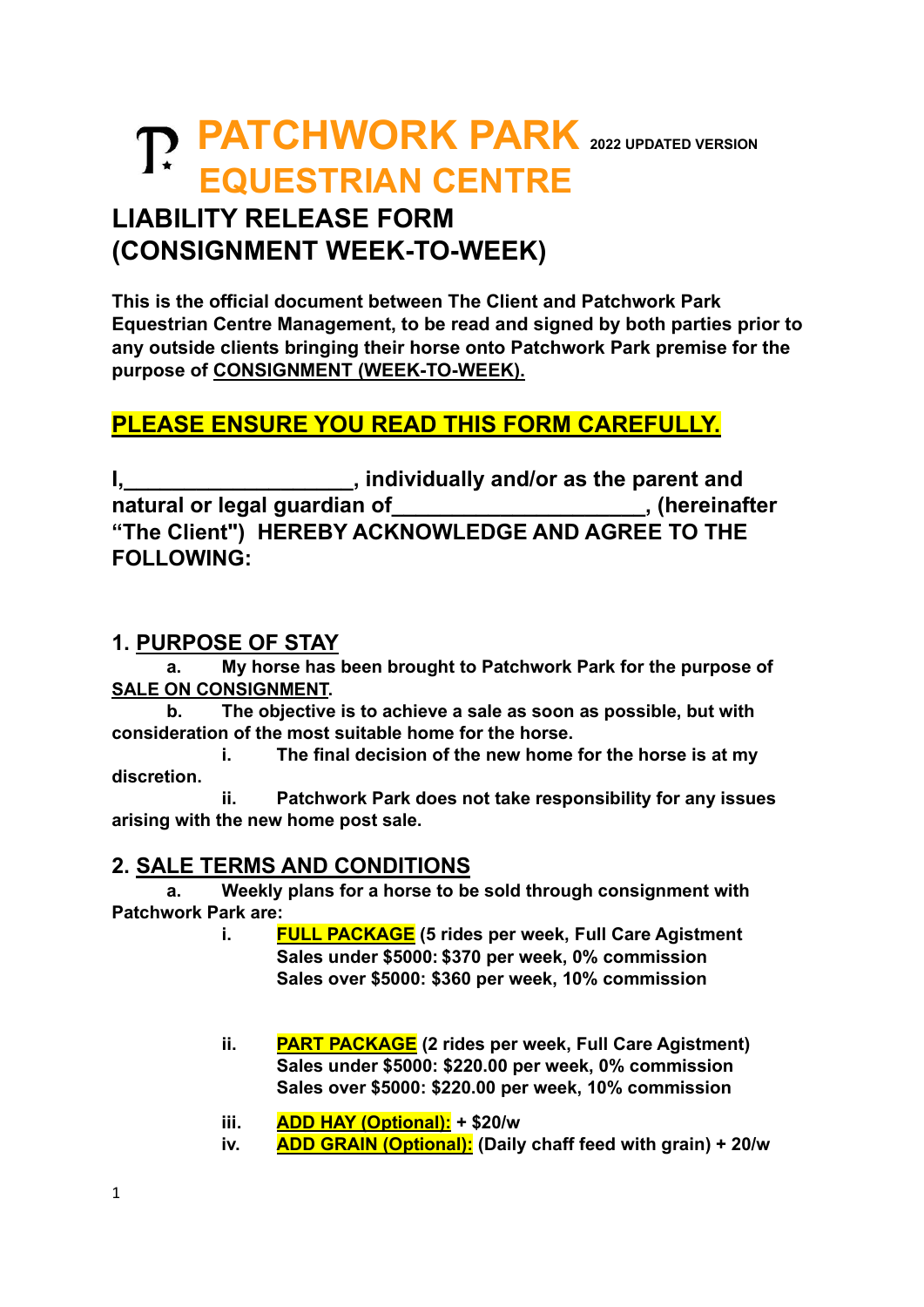#### **BYO: RUGS, BRIDLE (And saddle if custom fit or small pony) IF NO ADD ON FOR FEED, BYO HAY AND GRAIN**

**b. If the horse does not sell within a desired time-frame, I am permitted to withdraw my horse from the program provided my payments are up to date.**

**i. I may bring my horse back for once offs or restart my weekly consignment plan if a buyer shows interest.**

**ii. If I sell my horse off advertisements developed by Patchwork Park, I am required to pay commission costs still, regardless of withdrawal.**

**c. I may elect to drop my weekly plan to AGISTMENT ONLY in quiet times and restart if a buyer shows interest, pending availability of Patchwork Park. This contract also covers AGISTMENT ONLY and another will not need to be signed if this occurs.**

**d. I give permission for persons representing Patchwork Park (staff, riders etc) to handle, work / ride, feed and attend to my horse as part of CONSIGNMENT requirement.**

### **3. PAYMENT FOR SERVICE**

**a. I am expected to pay x1 week in advance while my horse is under contract.**

**b. If I choose to withdraw my horse from the program, I must ensure I am paid up fully prior to removing my horse.**

**c. If I choose to withdraw my horse partway through a prepaid week, I will incur the following costs:**

**\$70.00 Per session of training already conducted (for that week). \$15.00 Per day Agistment, including day of departure.**

**\$10.00 Withdrawal Fee**

**i. Any remaining credit will be refunded via bank transfer or cash**

**ii. If the weekly amount exceeds the capped package amount per week, no refund will be issued.**

**d. My spot in the training queue will not be secured until I have prepaid my first week of stay in full.**

#### **4. AGISTMENT TERMS**

**a. I have inspected my paddock and I am happy with the condition of fences, shelter, water source, etc.**

**b. My horse will be in an individual paddock unless I have given permission for it to share.**

**c. If my horse is in a shared paddock, I am aware of and accept the following risks:**

- **i. My horse could get kicked by another horse. Resulting veterinary bills are my responsibility.**
- **ii. I could get kicked, bitten, trampled or stepped on by another horse while attempting to handle my own horse**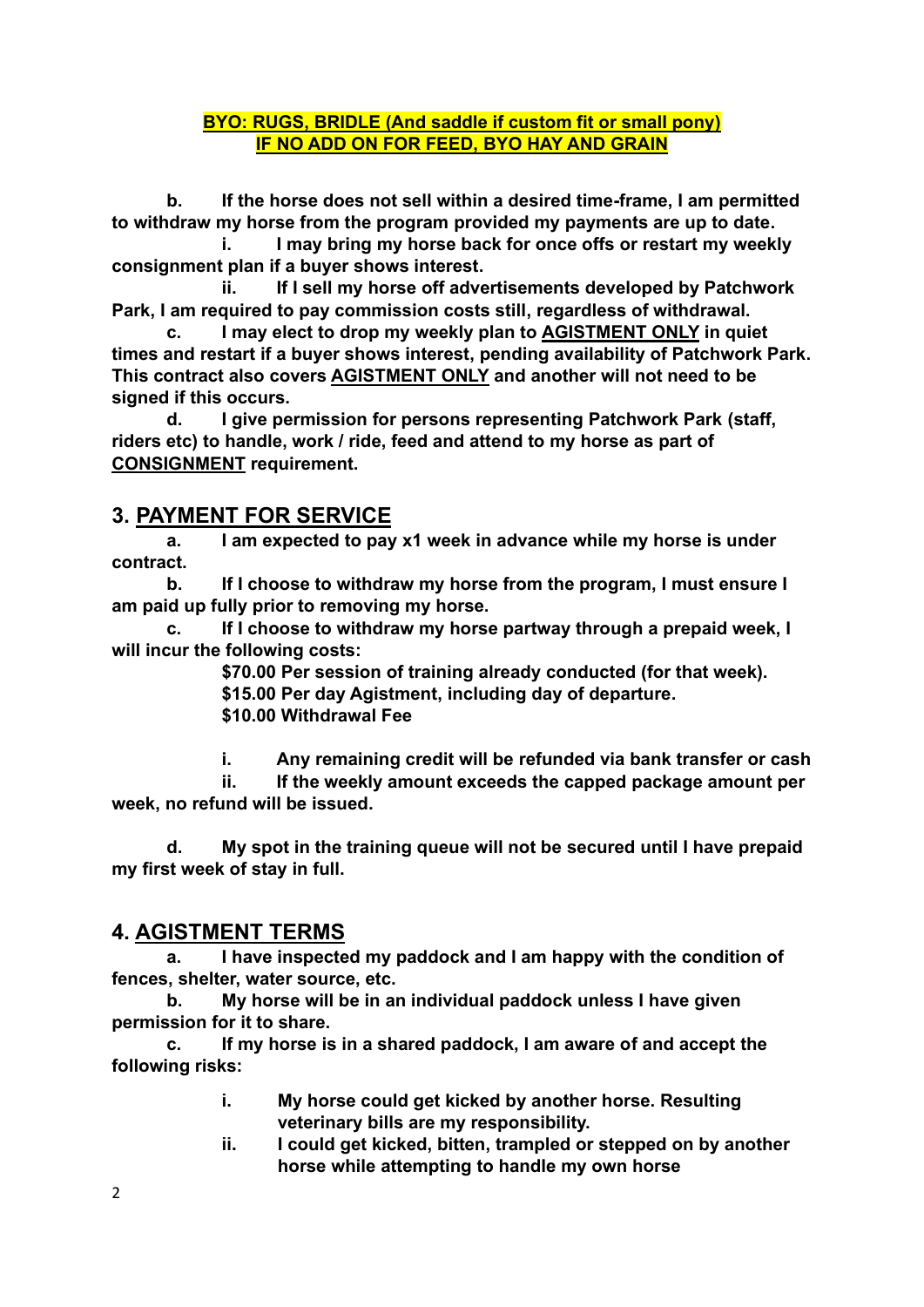**iii. My rugs, paddock boots or other equipment could get damaged by another horse, trees or fencing.**

### **5. RISK OF DAMAGE**

**a. I acknowledge that there is always a chance of DEATH OR SERIOUS INJURY when working with horses. I understand that horses are living creatures that can act unpredictably, making them at times dangerous or damaging. I accept all responsibility for this risk.**

**b. I agree to act sensibly, refraining from interacting with other horses aside from my own (unless granted permission by the owner, even during an emergency where management must be notified) while visiting my horse.** 

**c. I will not allow inexperienced persons (accompanying me or others) to be hurt or harmed by my own horse. This includes acting irresponsibly by allowing inexperienced persons to ride or handle unsuitable horses, etc.** 

**d. I will act in a way to avoid damages to any assets or equipment on site. Should deliberate damages occur, I understand that there may be additional costs incurred to replace or repair items affected.**

**e. I acknowledge that there is a risk of INJURY OR DEATH to my horse while on agistment or training, as horses are at times unpredictable or selfdestructive. Patchwork Park will endeavour to keep my horse safe, however should unpreventable damages occur, resulting in the death or serious injury to my horse, I relinquish all rights to prosecution to Patchwork Park.**

### **6. SAFE PROXIMITY BETWEEN HORSES**

**a. I MUST KEEP MY HORSE AWAY from other horses (that are not in my shared paddock, if applicable) at all times. This is to prevent the spread of diseases and also prevent risk of injury to myself or any horse through biting, striking or kicking. A safe distance between horses will be created at all times.** 

**b. I will not allow my horse to sniff other horses over fences.**

**c. I will not walk my horse within biting or kicking distance of another horse.**

**d. I have been notified that Patchwork Park is home to many stallions and colts that may become aggressive if safe distances are not maintained.**

### **7. HANDLING OF OTHER HORSES / WANDERING**

**a. I will not handle any horse other than my own without approval from the owner.**

**b. I will not enter paddocks, stables or yards with horses other than my own (or my shared paddock), even if the horse is in trouble. If a horse requires assistance I will notify Patchwork Park Staff immediately.** 

**c. I WILL NOT WANDER / EXPLORE THIS FACILITY for any purpose other than tending to or visiting my horse. This is a private facility and Patchwork Park has a duty of care for agisted horses.** 

**d. I will not enter sheds or private residences unless given permission to do so.**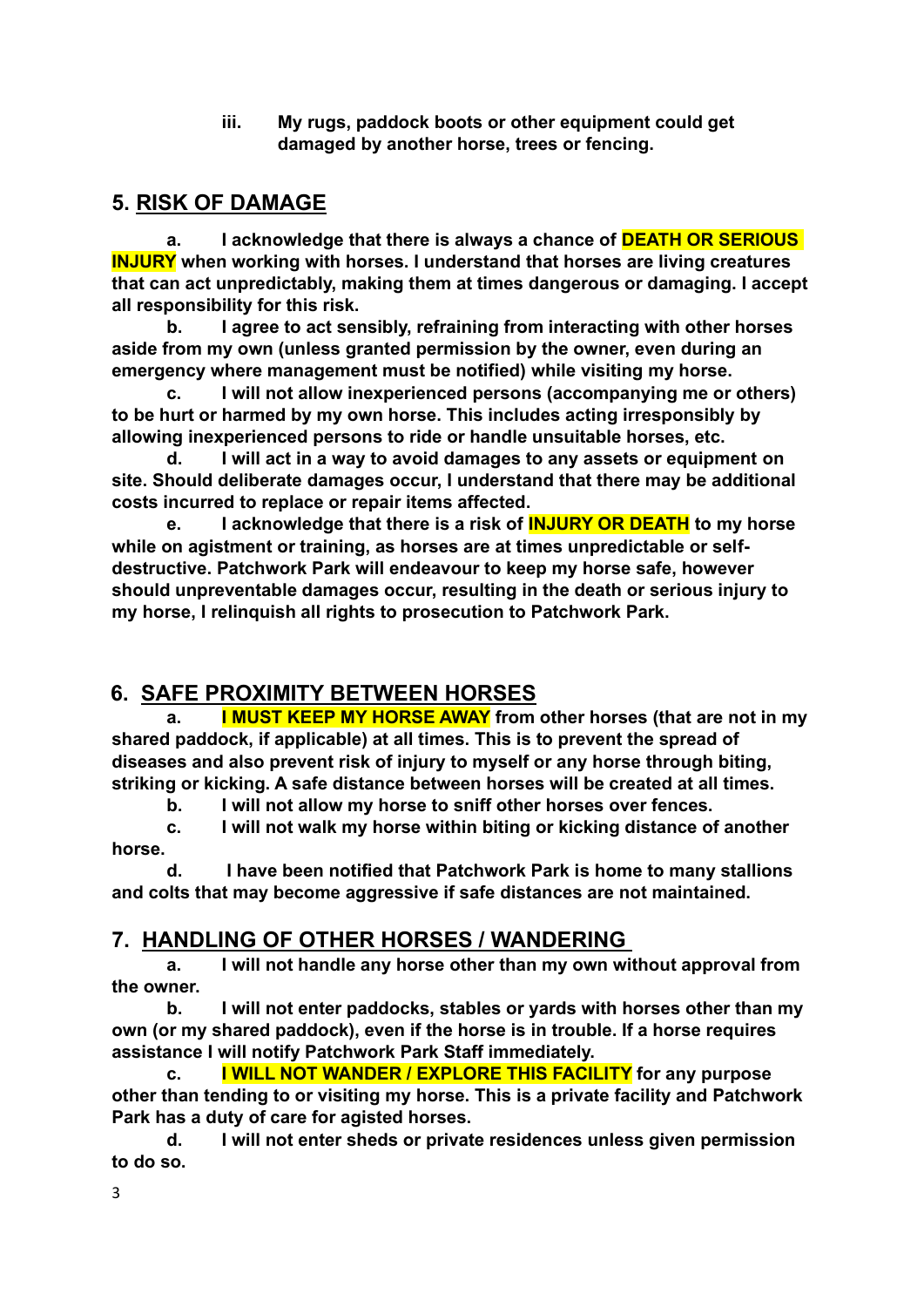### **8. SOBRIETY OF ALCOHOL, SMOKING OR ILLICIT DRUGS**

**a. I will not arrive on the facility UNLESS I am completely sober of alcohol and free from any drugs that may hinder my ability to make decisions or remain safe.**

**b. Patchwork Park premise is a SMOKE FREE ZONE. I will not smoke for the duration of my visit.**

#### **9. HORSE VICES**

**a. I have been honest in declaring any vices to Patchwork Park that may cause damage to equipment. Such vices include excessive fence walking, weaving, windsucking, cribbing, etc.** 

**b. If my horse causes accelerated damage to property due to this, I may be required to fund repairs.**

**c. I have been honest in declaring any challenging behavioural issues my horse has that may place staff at risk when tending to basic agreed husbandry requirements (i.e., biting, kicking, striking, running off halfway through rugging, headshy, etc.).**

#### **10. IN THE EVENT OF AN EMERGENCY**

**a. If my horse sustains a non-life threatening injury while on premise, Management will attempt to contact me before a vet is called.** 

**b. If I cannot be contacted, Patchwork Park will wait for my response prior to a vet being called. Immediate First Aid (hosing of injury, bandaging etc.) may be applied on my behalf if necessary and I consent to this.**

**c. If my horse sustains a life threatening injury / illness, Patchwork Park will call a vet ASAP and then attempts will be made to contact me immediately afterwards. Patchwork Park will pick a vet based on distance and availability.**

**d. Any veterinary expenses incurred are at my cost.**

#### **11. FIRE PLAN / NATURAL DISASTER PLAN**

**a. In the event of fire, Management will make assessments to best protect the property and the horses.**

**b. Management may choose to move my horse into a heavily populated paddock if necessary to improve survival outcomes.**

**c. I may elect to remove my horse from the facility if natural disaster threatens my horse.**

**d. If evacuation is necessary, I give Patchwork Park permission to send my horse on transport to any location away from danger.**

**e. In the event of natural disaster, my horse takes priority over any of my other equipment / possessions, i.e. rugs, saddles etc. and any losses to this equipment are not the responsibility of Patchwork Park.**

#### **12. MY BEHAVIOUR**

**a. I will interact civilly and courteously towards other riders, staff**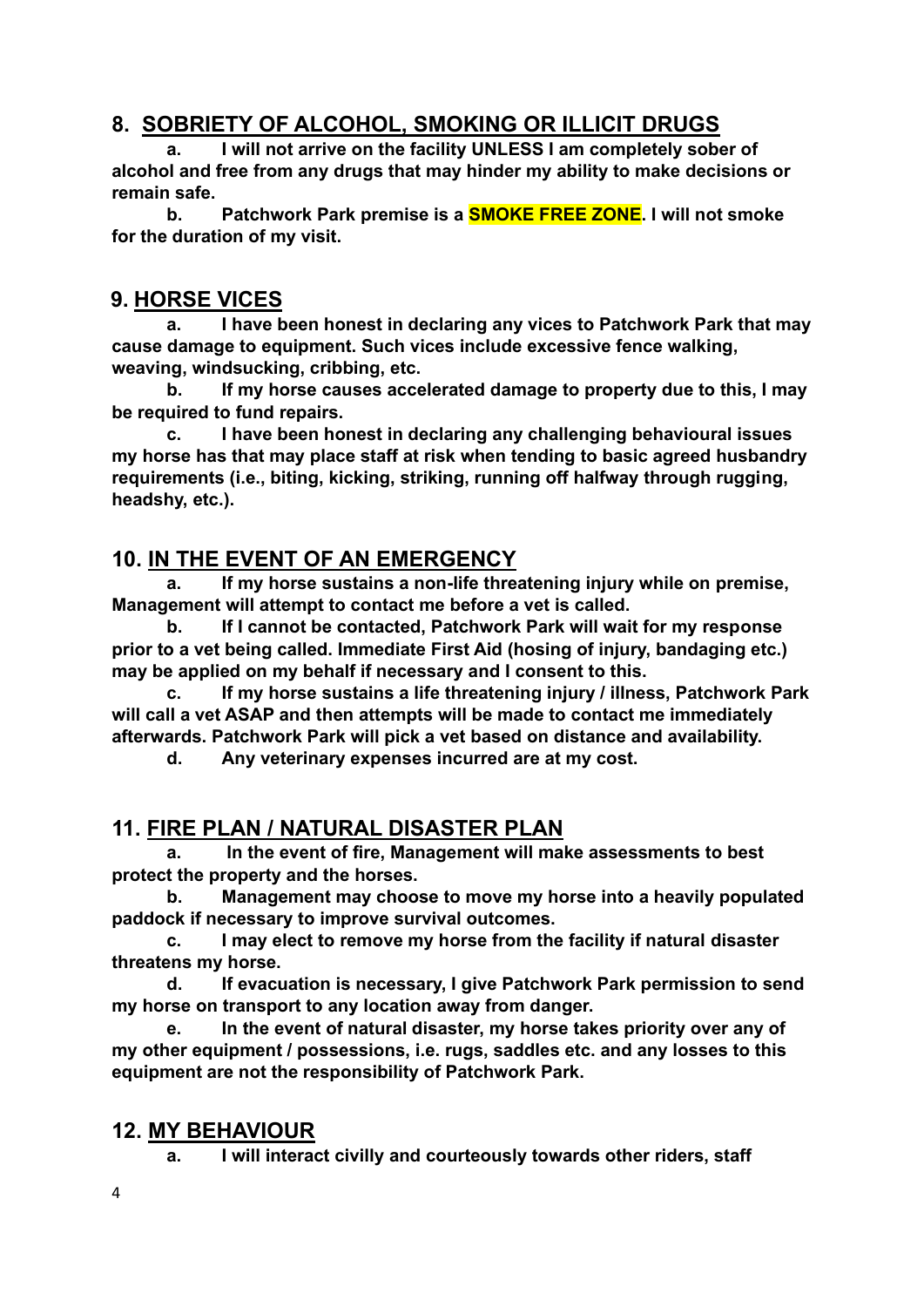**members and management while on site.** 

**b. I will treat any horse on the property with dignity, empathy and respect, and understand that any form of animal cruelty is strictly forbidden.** 

**c. I may be asked to leave the property and/or further action taken if I am warned that my behaviour is unacceptable and I ignore the warning.**

#### **13. DOGS**

**a. I will not bring dogs onto the property without prior arrangement.**

**b. Dogs with prior arrangement must be well behaved and either safely restrained or on a leash at all times. Many horses have natural urges to chase and kill dogs and Patchwork Park fences are also electrified at head height for a dog.** 

**c. I will not allow my dog to chase the horses.**

#### **14. CHILDREN**

**a. I will supervise my child / children at all times.**

**b. I will not allow my child to handle, feed or enter any paddock, yard or stable of a horse on premise, unless it is with my own horse (Individual Paddocking only).**

**c. I will not allow my child to wander the facility.**

**d. If my horse is in a shared paddock I will not allow my young child (under 13) to enter the paddock. If my child wants to handle my horse I will remove it from the shared paddock first.**

#### **15. USE OF CAMERAS**

**a. I am permitted to use video and photography devices for the purpose of recording my own horse only. I am not permitted to take photos and videos of horses belonging to others, or training sessions of other riders without their consent.**

**b. I may publish footage online of photos obtained on premise for the purpose of encouragement, improvement or positive remarks only. Footage is not to be obtained for the purpose of defamation.**

#### **16. GENERAL MAINTENANCE / FEEDING**

**a. Patchwork Park has a regular farrier, vet, chiropractor, saddle fitter and dentist available for use, however I may elect to use my own professional of choice. Costs for this are my responsibility.**

**b. I am required to provide my own feed, including hay and grain, unless I have opted to pay for this in my weekly rate.** 

**i. My contract covers agistment labour, which means Patchwork Park is responsible for feeding my horse**

**c. My horse will arrive with feet, teeth, worming etc. up to date.**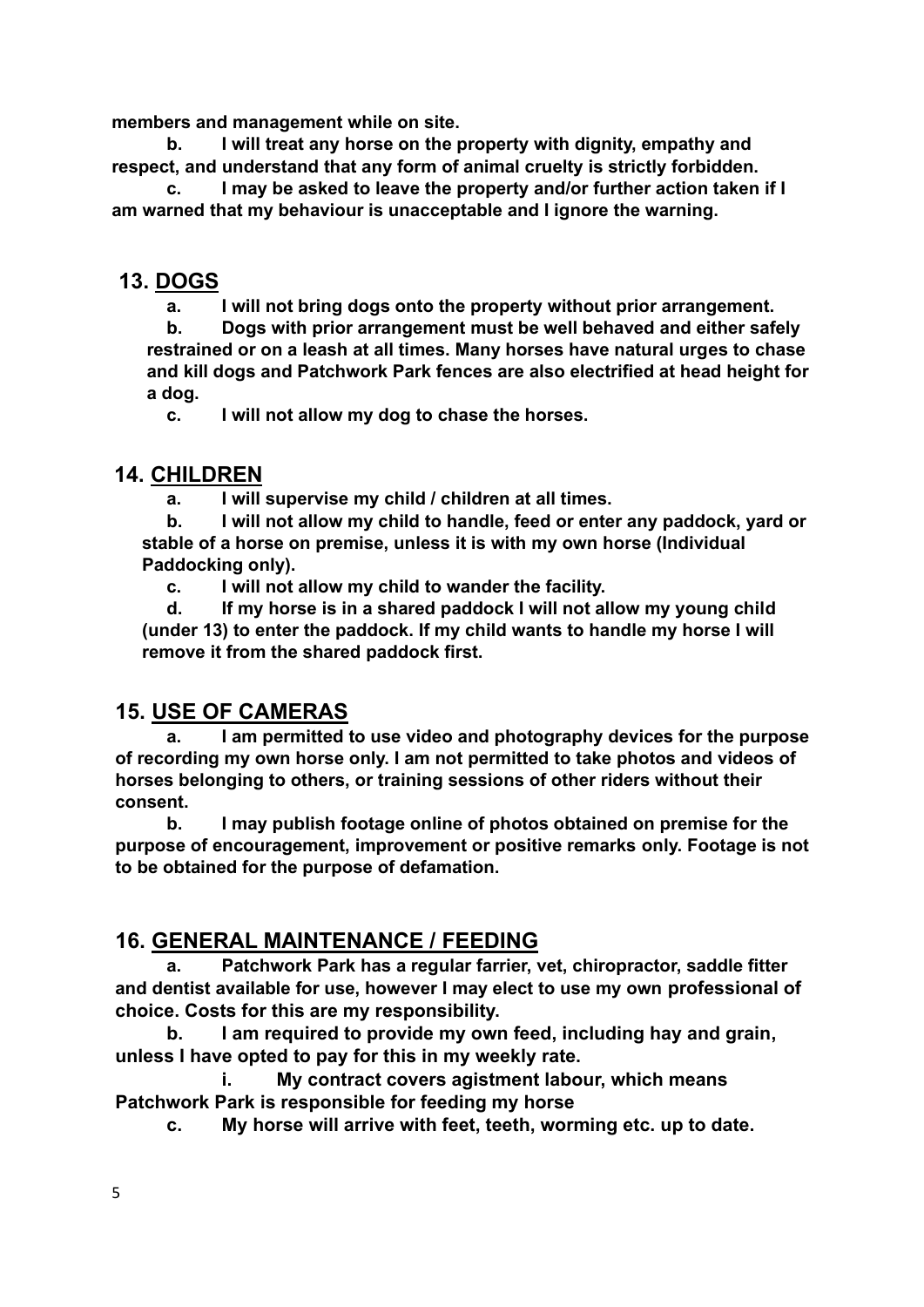#### **17. STALLIONS**

**a. I am permitted to bring a stallion onto the property for the purpose of CONSIGNMENT, provided the following points are adhered to:**

**i. My stallion is well behaved and able to be controlled by Patchwork Park staff.**

**ii. I provide Patchwork Park with clear EA Approved green stallion discs on either side of the animal (headstall) for use any time the horse is removed from its paddock.**

**iii. Handlers under 18 are experienced with stallions and are supervised by an adult at all times.**

**iv. I must be diligent with maintaining safe distances with other horses.**

**v. Handlers of mares have right of way.**

**vi. I may provide a stallion chain or rearing bit, but not compulsory if my animal is well tempered and under control.**

**I have read this contract carefully and agree to its contents.**

Signed (The Client) **Signed (The Client)** and the set of the set of the set of the set of the set of the set of the set of the set of the set of the set of the set of the set of the set of the set of the set of the set of

**Signed (Management) \_\_\_\_\_\_\_\_\_\_\_\_\_\_\_\_\_\_\_\_\_\_\_\_\_ Dated:\_\_\_\_\_\_\_\_\_**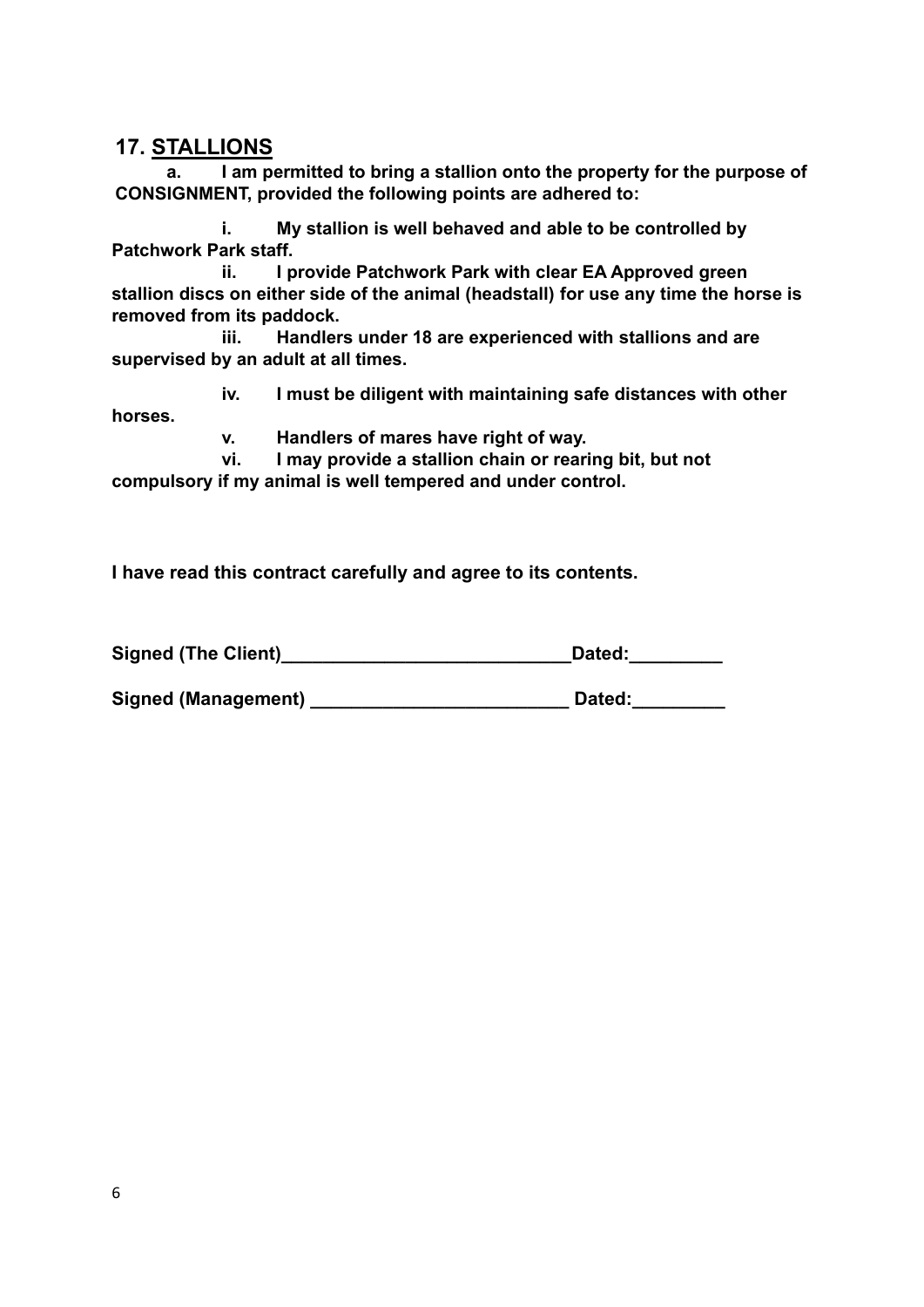| <b>YOUR DETAILS</b>       |      |  |
|---------------------------|------|--|
| Name of Client:           | DOB: |  |
| Address:                  |      |  |
| Phone number:             |      |  |
| <b>Emergency Contact:</b> |      |  |

Do you consent to photos of your horse being used on our Facebook Page? YES /NO

| <b>HORSE #</b>                                                                                                                                         |  |
|--------------------------------------------------------------------------------------------------------------------------------------------------------|--|
|                                                                                                                                                        |  |
|                                                                                                                                                        |  |
|                                                                                                                                                        |  |
|                                                                                                                                                        |  |
|                                                                                                                                                        |  |
| Colour:                                                                                                                                                |  |
| Is the horse broken in? (Please circle) Yes / No                                                                                                       |  |
| Why have you decided to sell your horse?                                                                                                               |  |
| Does the horse have any previous injuries, or issues?<br>Noes the horse have any previous injuries, or issues?                                         |  |
| To the best of your knowledge, is this horse sound and healthy?<br>Do you consent to a Pre Purchase Vet Check being organised if a buyer requests one? |  |
|                                                                                                                                                        |  |

YES / NO When was the last time this horse has been ridden or worked?

What is this horse like after time off work? (Buck, spooky, rear etc)

Does this horse need to be lunged prior to a ride?:

Are you confident handling and riding this horse? Explain: \_\_\_\_\_\_\_\_\_\_\_\_\_\_\_\_\_\_\_\_\_

What sort of person would suit this horse? (Level of Experience / Confidence)\_\_\_\_\_\_\_\_\_\_\_\_\_\_\_\_\_\_\_\_\_\_\_\_\_\_\_\_\_\_\_\_\_\_\_\_\_\_\_\_\_\_\_\_\_\_\_\_\_\_\_\_\_\_\_\_\_\_\_

Please circle all that apply: WINDSUCK / FENCE WALK / WEAVE / CRIB / DESTRUCTIVE / SEPARATION ANXIETY / OTHER (Explain)\_\_\_\_\_\_\_\_\_\_\_\_\_\_\_\_\_\_\_\_\_\_\_\_\_\_\_\_\_\_\_\_\_\_\_\_

\_\_\_\_\_\_\_\_\_\_\_\_\_\_\_\_\_\_\_\_\_\_\_\_\_\_\_\_\_\_\_\_\_\_\_\_\_\_\_\_\_\_\_\_\_\_\_\_\_\_\_\_\_\_\_\_\_\_\_\_\_\_\_\_\_\_\_\_\_

\_\_\_\_\_\_\_\_\_\_\_\_\_\_\_\_\_\_\_\_\_\_\_\_\_\_\_\_\_\_\_\_\_\_\_\_\_\_\_\_\_\_\_\_\_\_\_\_\_\_\_\_\_\_\_\_\_\_\_\_\_\_\_\_\_\_\_\_\_

\_\_\_\_\_\_\_\_\_\_\_\_\_\_\_\_\_\_\_\_\_\_\_\_\_\_\_\_\_\_\_\_\_\_\_\_\_\_\_\_\_\_\_\_\_\_\_\_\_\_\_\_\_\_\_\_\_\_\_\_\_\_\_\_\_\_\_\_\_ \_\_\_\_\_\_\_\_\_\_\_\_\_\_\_\_\_\_\_\_\_\_\_\_\_\_\_\_\_\_\_\_\_\_\_\_\_\_\_\_\_\_\_\_\_\_\_\_\_\_\_\_\_\_\_\_\_\_\_\_\_\_\_\_\_\_\_\_\_

\_\_\_\_\_\_\_\_\_\_\_\_\_\_\_\_\_\_\_\_\_\_\_\_\_\_\_\_\_\_\_\_\_\_\_\_\_\_\_\_\_\_\_\_\_\_\_\_\_\_\_\_\_\_\_\_\_\_\_\_\_\_\_\_\_\_\_\_\_

Is this horse safe for our staff to handle? (Ie, rug, fly mask on etc?)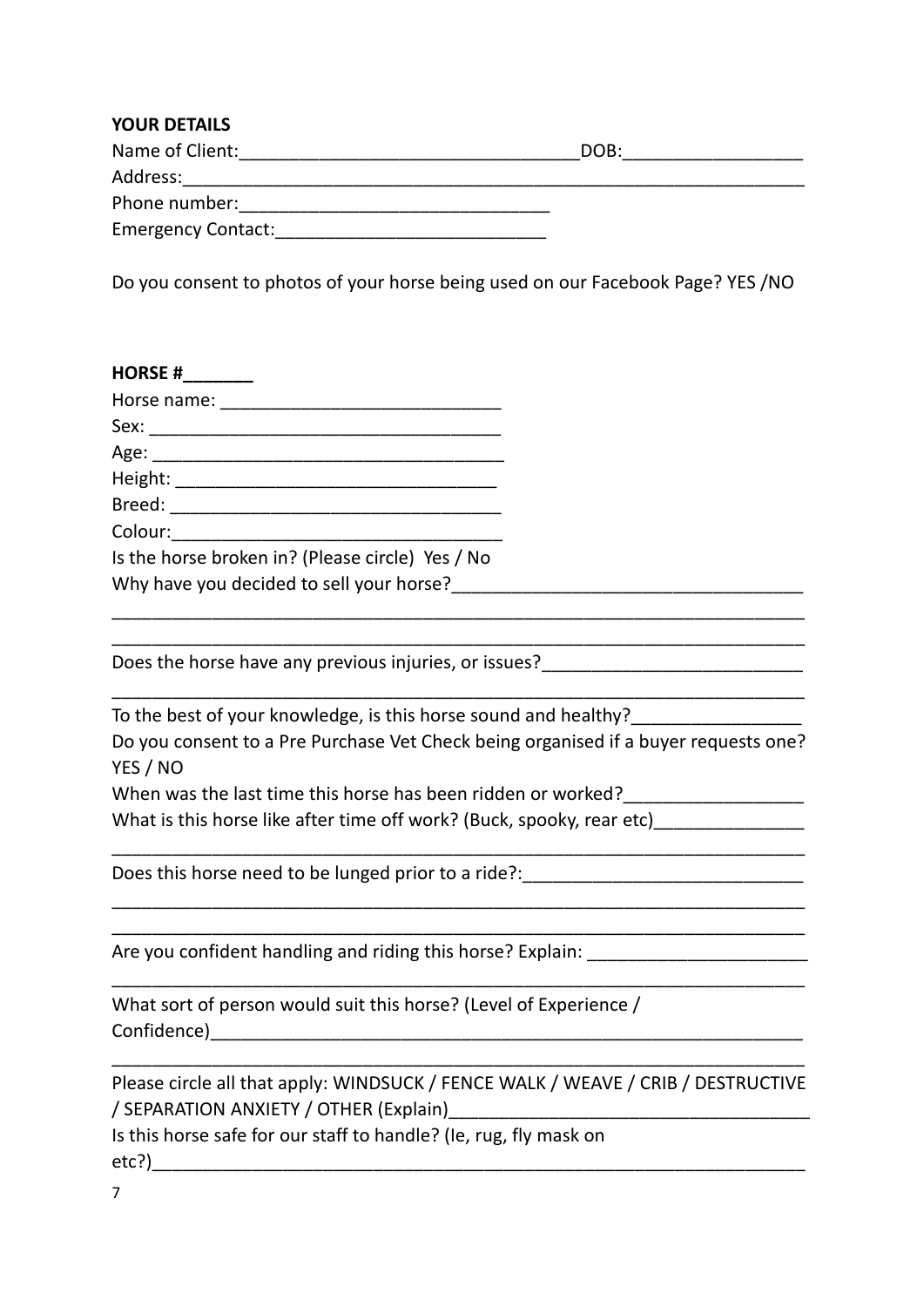#### Behaviours:

Is this horse hard to catch? YES / NO Do you want to be present when potential buyers view this horse for purchase? YES / NO Do you consent to a buyer viewing this information? YES / NO Equipment arriving with this horse (rug, bridle etc): \_\_\_\_\_\_\_\_\_\_\_\_\_\_\_\_\_\_\_\_\_\_\_\_\_\_

\_\_\_\_\_\_\_\_\_\_\_\_\_\_\_\_\_\_\_\_\_\_\_\_\_\_\_\_\_\_\_\_\_\_\_\_\_\_\_\_\_\_\_\_\_\_\_\_\_\_\_\_\_\_\_\_\_\_\_\_\_\_\_\_\_\_\_\_\_

\_\_\_\_\_\_\_\_\_\_\_\_\_\_\_\_\_\_\_\_\_\_\_\_\_\_\_\_\_\_\_\_\_\_\_\_\_\_\_\_\_\_\_\_\_\_\_\_\_\_\_\_\_\_\_\_\_\_\_\_\_\_\_\_\_\_\_\_\_

\_\_\_\_\_\_\_\_\_\_\_\_\_\_\_\_\_\_\_\_\_\_\_\_\_\_\_\_\_\_\_\_\_\_\_\_\_\_\_\_\_\_\_\_\_\_\_\_\_\_\_\_\_\_\_\_\_\_\_\_\_\_\_\_\_\_\_\_\_

\_\_\_\_\_\_\_\_\_\_\_\_\_\_\_\_\_\_\_\_\_\_\_\_\_\_\_\_\_\_\_\_\_\_\_\_\_\_\_\_\_\_\_\_\_\_\_\_\_\_\_\_\_\_\_\_\_\_\_\_\_\_\_\_\_\_\_\_\_ \_\_\_\_\_\_\_\_\_\_\_\_\_\_\_\_\_\_\_\_\_\_\_\_\_\_\_\_\_\_\_\_\_\_\_\_\_\_\_\_\_\_\_\_\_\_\_\_\_\_\_\_\_\_\_\_\_\_\_\_\_\_\_\_\_\_\_\_

Equipment to be sold with this horse: example the solid with this horse:

Please state the following sizes:

Gullet:\_\_\_\_\_\_\_\_\_\_\_\_\_\_\_\_\_\_\_\_\_\_\_\_\_\_\_\_\_\_\_\_\_\_\_\_\_\_

Halter:\_\_\_\_\_\_\_\_\_\_\_\_\_\_\_\_\_\_\_\_\_\_\_\_\_\_\_\_\_\_\_\_\_\_\_\_\_\_

Bridle and bit:\_\_\_\_\_\_\_\_\_\_\_\_\_\_\_\_\_\_\_\_\_\_\_\_\_\_\_\_\_\_\_\_

 $Rug:$ 

Is this horse currently rugged? YES / NO

Is this horse currently clipped? YES / NO

(if no, do you consent to your horse being clipped? YES / NO)

What is this horse like to clip?

GOOD / DIFFICULT / SEDATE / UNSURE / NEVER CLIPPED / DO NOT CLIP

Is this horse generally good for the farrier? YES / NO / SEDATE

Is this horse currently wearing shoes? FRONTS ONLY / FULL SET / BAREFOOT

\_\_\_\_\_\_\_\_\_\_\_\_\_\_\_\_\_\_\_\_\_\_\_\_\_\_\_\_\_\_\_\_\_\_\_\_\_\_\_\_\_\_\_\_\_\_\_\_\_\_\_\_\_\_\_\_\_\_\_\_\_\_\_\_\_\_\_\_\_ \_\_\_\_\_\_\_\_\_\_\_\_\_\_\_\_\_\_\_\_\_\_\_\_\_\_\_\_\_\_\_\_\_\_\_\_\_\_\_\_\_\_\_\_\_\_\_\_\_\_\_\_\_\_\_\_\_\_\_\_\_\_\_\_\_\_\_\_\_ \_\_\_\_\_\_\_\_\_\_\_\_\_\_\_\_\_\_\_\_\_\_\_\_\_\_\_\_\_\_\_\_\_\_\_\_\_\_\_\_\_\_\_\_\_\_\_\_\_\_\_\_\_\_\_\_\_\_\_\_\_\_\_\_\_\_\_\_\_

\_\_\_\_\_\_\_\_\_\_\_\_\_\_\_\_\_\_\_\_\_\_\_\_\_\_\_\_\_\_\_\_\_\_\_\_\_\_\_\_\_\_\_\_\_\_\_\_\_\_\_\_\_\_\_\_\_\_\_\_\_\_\_\_\_\_\_\_\_ \_\_\_\_\_\_\_\_\_\_\_\_\_\_\_\_\_\_\_\_\_\_\_\_\_\_\_\_\_\_\_\_\_\_\_\_\_\_\_\_\_\_\_\_\_\_\_\_\_\_\_\_\_\_\_\_\_\_\_\_\_\_\_\_\_\_\_\_\_ \_\_\_\_\_\_\_\_\_\_\_\_\_\_\_\_\_\_\_\_\_\_\_\_\_\_\_\_\_\_\_\_\_\_\_\_\_\_\_\_\_\_\_\_\_\_\_\_\_\_\_\_\_\_\_\_\_\_\_\_\_\_\_\_\_\_\_\_\_

\_\_\_\_\_\_\_\_\_\_\_\_\_\_\_\_\_\_\_\_\_\_\_\_\_\_\_\_\_\_\_\_\_\_\_\_\_\_\_\_\_\_\_\_\_\_\_\_\_\_\_\_\_\_\_\_\_\_\_\_\_\_\_\_\_\_\_\_\_ \_\_\_\_\_\_\_\_\_\_\_\_\_\_\_\_\_\_\_\_\_\_\_\_\_\_\_\_\_\_\_\_\_\_\_\_\_\_\_\_\_\_\_\_\_\_\_\_\_\_\_\_\_\_\_\_\_\_\_\_\_\_\_\_\_\_\_\_\_ \_\_\_\_\_\_\_\_\_\_\_\_\_\_\_\_\_\_\_\_\_\_\_\_\_\_\_\_\_\_\_\_\_\_\_\_\_\_\_\_\_\_\_\_\_\_\_\_\_\_\_\_\_\_\_\_\_\_\_\_\_\_\_\_\_\_\_\_\_

\_\_\_\_\_\_\_\_\_\_\_\_\_\_\_\_\_\_\_\_\_\_\_\_\_\_\_\_\_\_\_\_\_\_\_\_\_\_\_\_\_\_\_\_\_\_\_\_\_\_\_\_\_\_\_\_\_\_\_\_\_\_\_\_\_\_\_\_\_ \_\_\_\_\_\_\_\_\_\_\_\_\_\_\_\_\_\_\_\_\_\_\_\_\_\_\_\_\_\_\_\_\_\_\_\_\_\_\_\_\_\_\_\_\_\_\_\_\_\_\_\_\_\_\_\_\_\_\_\_\_\_\_\_\_\_\_\_\_ \_\_\_\_\_\_\_\_\_\_\_\_\_\_\_\_\_\_\_\_\_\_\_\_\_\_\_\_\_\_\_\_\_\_\_\_\_\_\_\_\_\_\_\_\_\_\_\_\_\_\_\_\_\_\_\_\_\_\_\_\_\_\_\_\_\_\_\_\_

Please indicate current feeding regime:

Is there anything else you want us to know about your horse?:\_\_\_\_\_\_\_\_\_\_\_\_\_\_\_\_\_\_

Please indicate feeding regime (BYO FEED):

Is there anything else you want us to know about your horse?: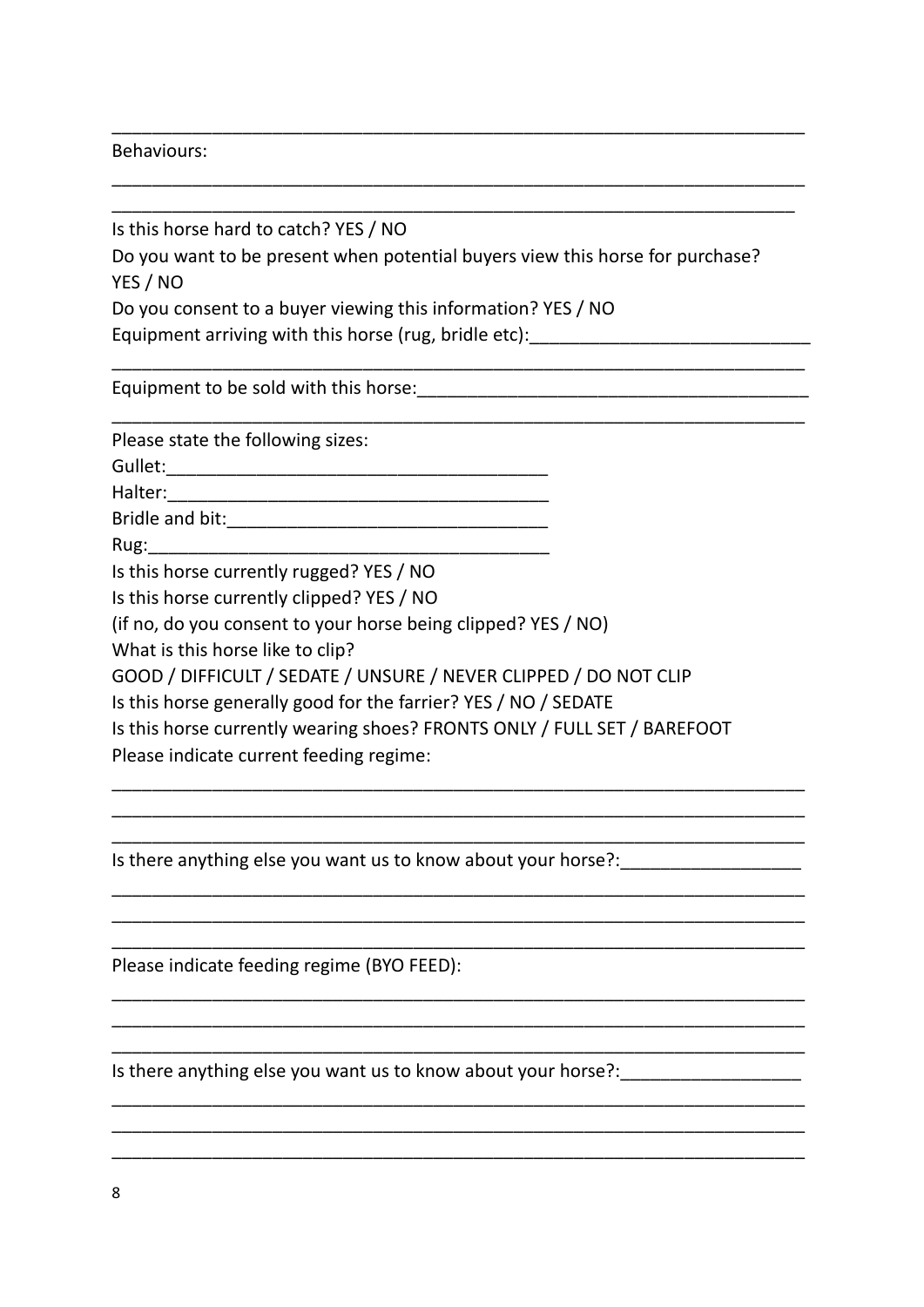| <b>Preferred Sale Amount:</b>         |
|---------------------------------------|
| <b>Lowest Considered Sale Amount:</b> |

 $\overline{\phantom{a}}$ 

\_\_\_\_\_\_\_\_\_\_\_

| Bank Details (To send allocated amount upon Point of Sale) |
|------------------------------------------------------------|
| BSB:                                                       |
| <b>ACC NO:</b>                                             |
| <b>BANK:</b>                                               |